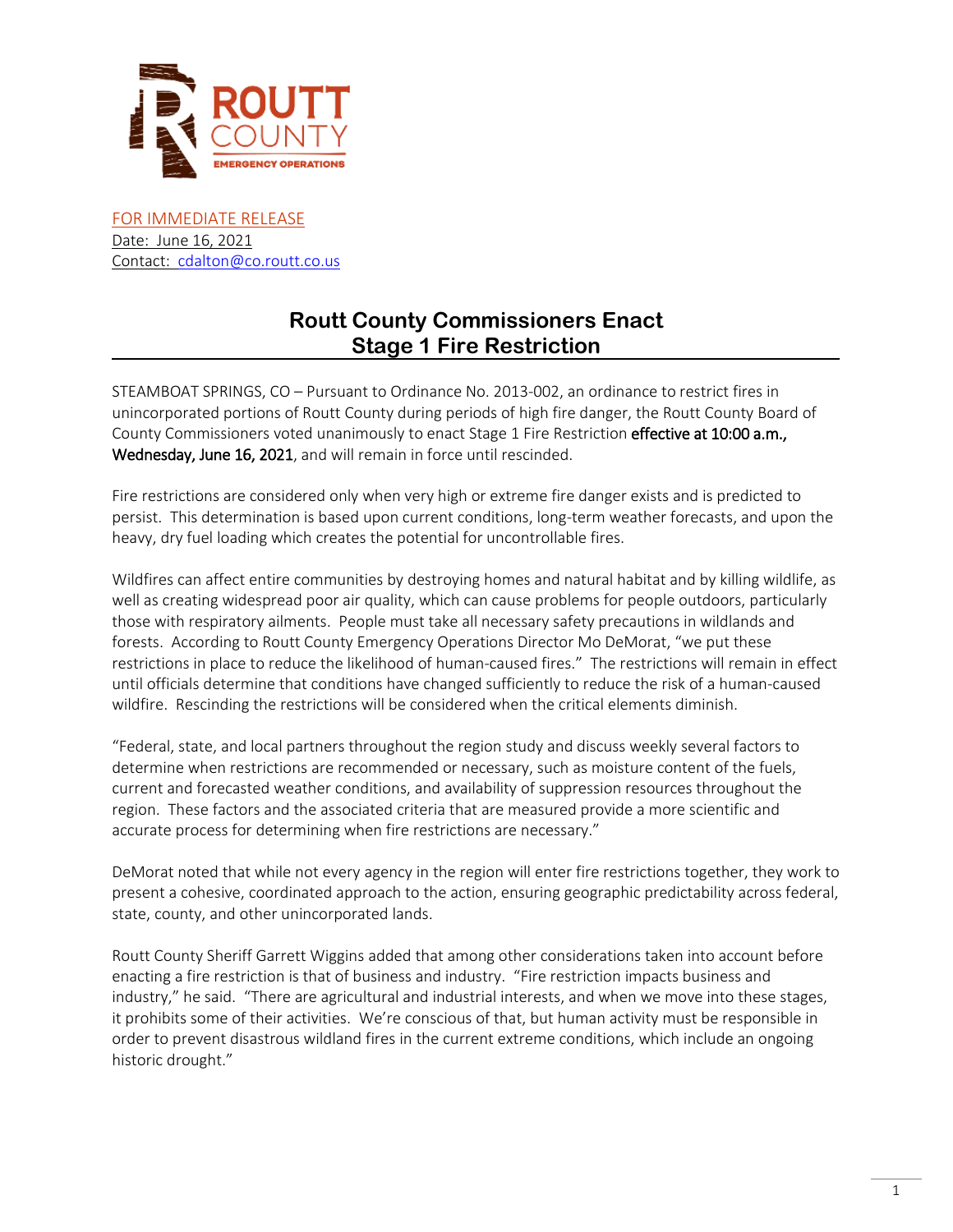"Routt County was primed for a large fire last summer," Wiggins said. "Fortunately for us, we didn't see that. It was not because the fuels were not ready; they were, and the conditions were primed for it. But it was partly because weather cooperated, and then because the people of Routt County took extra steps to be extremely careful. That made it so we didn't have human starts."

## STAGE 1 RESTRICTION:

The following acts are prohibited on all private and state owned lands outside of municipal boundaries. This does not affect federal lands within Routt County.

- 1. Building, maintaining, attending or using any fire to burn trash, debris, fence rows, irrigation ditches or vegetation; any campfire, warming fire, or charcoal grill, except in designated campgrounds, picnic areas or developed recreational sites.
- 2. Smoking, except within an enclosed vehicle or building, a developed recreational site, or while stopped in an area of at least (3) feet in diameter that is barren or cleared of all flammable material.
- 3. Operating a chainsaw without a USDA or SAE approved spark arresting device (muffler) properly installed and in effective working order, and a chemical pressurized fire extinguisher of not less than eight (8) ounce capacity by weight, and one (1) round pointed shovel with an overall length of at least 36 inches. The extinguisher will be with the chainsaw operator. The shovel may be kept with the fueling supplies but readily available for quick use.
- 4. Welding or operating acetylene or other torch with open flame; except within an area that is barren or cleared of all flammable material at least 10 feet on all sides from the equipment.
- 5. Using explosives requiring fuses or blasting caps.

### Exemptions from Stage 1 Restriction:

- 1. Persons with a valid written permit which specifically authorizes the prohibited act: (a) from the fire protection district chief if subject land is within a fire protection district; (b) or Routt County Emergency Operations Director after consultation with the Routt County Sheriff if subject land is not within a fire protection district.
- 2. Any federal, state or local officer or member of an organized rescue or firefighting force in the performance of an actual duty.
- 3. Any fires contained within stoves, fireplaces within buildings, charcoal grill fires, recreational fires at private residences with valid permit from district chief, and permanent fire pits or fire grates in developed picnic grounds and campgrounds.
- 4. Burning of irrigation ditches located within and completely surrounded by irrigated farm lands where such burning is necessary for crop survival with proper permit from: (a) fire protection district chief if subject land is within a fire protection district; (b) or Routt County Emergency Operations Director after consultation with the Routt County Sheriff if subject land is not within a fire protection district.